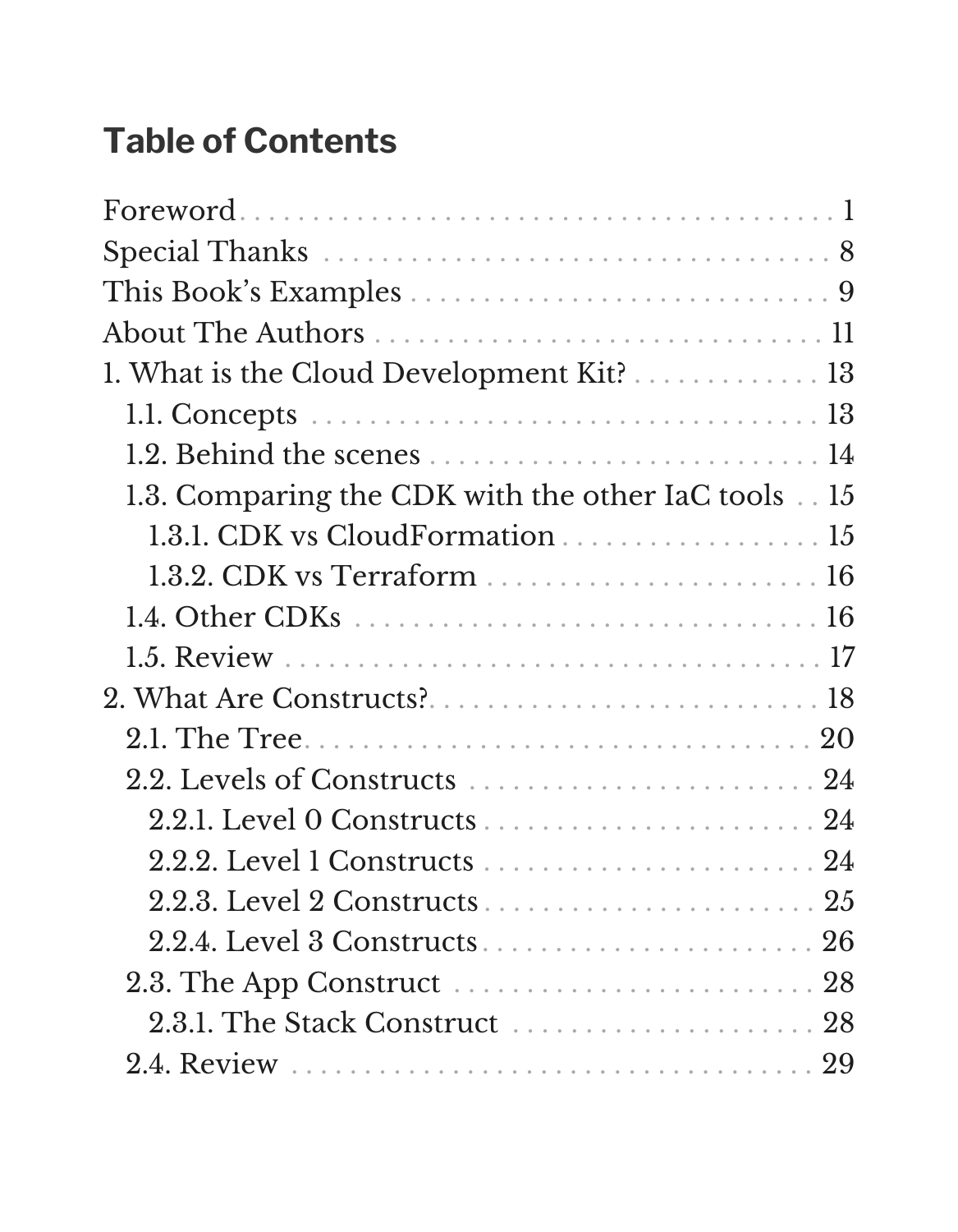| 3.1. How to write and publish constructs  31          |  |
|-------------------------------------------------------|--|
|                                                       |  |
| 3.1.2. How does it work under the hood?  32           |  |
| 3.2. Setting up a construct project (using projen) 32 |  |
| 3.2.1. Roll-Your-Own (not recommended) 33             |  |
| 3.3. Limitations and Best practices 34                |  |
|                                                       |  |
| 3.3.2. Build reusable components 35                   |  |
| 3.3.3. Do not leak abstractions. 36                   |  |
| 3.4. Building & Publishing 36                         |  |
|                                                       |  |
|                                                       |  |
|                                                       |  |
|                                                       |  |
| 4. Leveraging your Integrated Development             |  |
|                                                       |  |
|                                                       |  |
|                                                       |  |
| 4.1.2. Synthesizing and Deploying apps 40             |  |
|                                                       |  |
| 4.2. Visual Studio Code Tips  42                      |  |
| 4.2.1. AWS Toolkit for Visual Studio Code 43          |  |
|                                                       |  |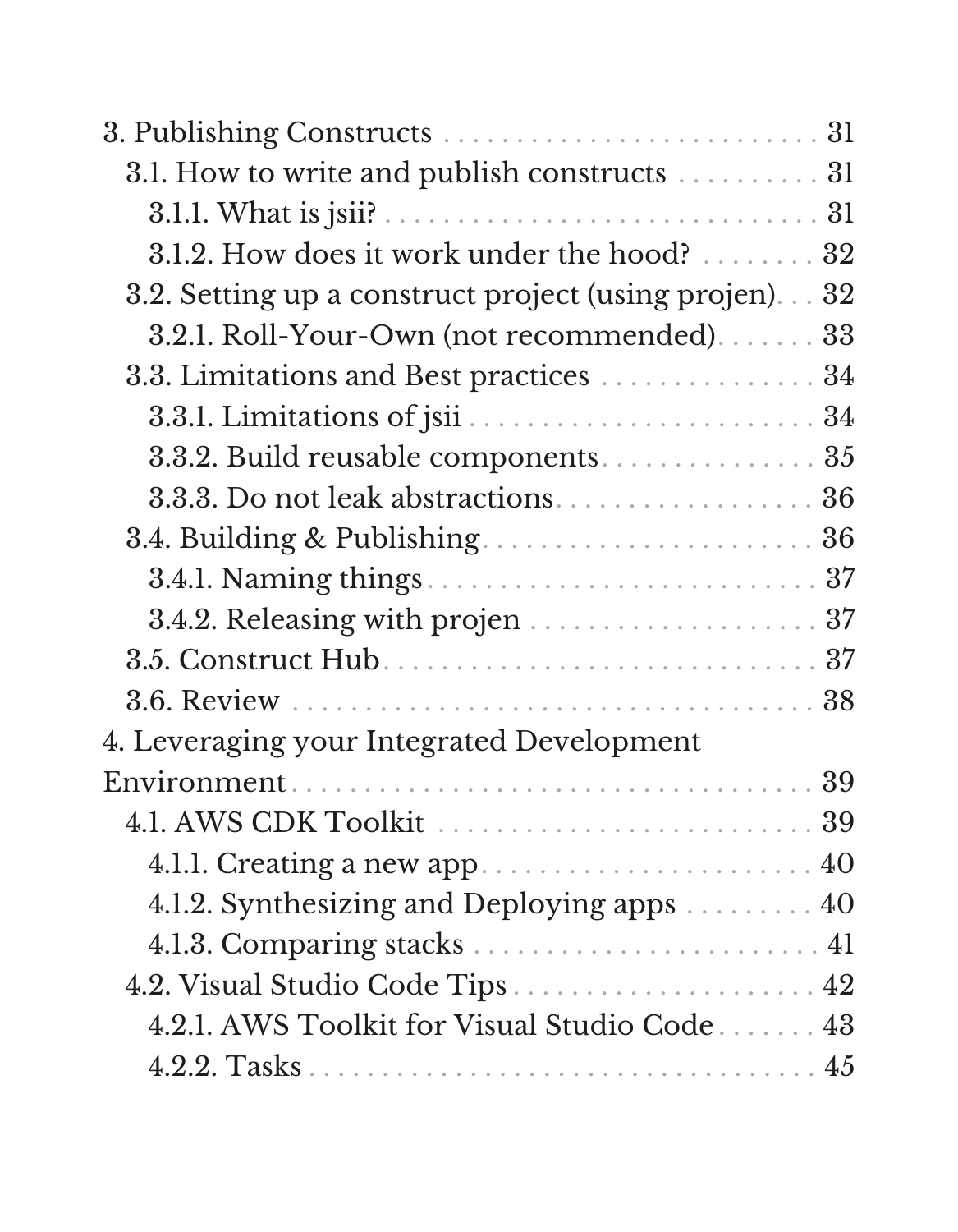| $5.1.5.$ cdk.context.json $\ldots \ldots \ldots \ldots \ldots \ldots \ldots 59$ |
|---------------------------------------------------------------------------------|
|                                                                                 |
|                                                                                 |
|                                                                                 |
|                                                                                 |
|                                                                                 |
| 5.1.11. Initializing with the CLI 61                                            |
| 5.1.12. Initializing with Projen 63                                             |
|                                                                                 |
| 5.2.1. Initializing with the CLI 68                                             |
|                                                                                 |
|                                                                                 |
| 5.4. CDK Code and Your Application Code 79                                      |
|                                                                                 |
|                                                                                 |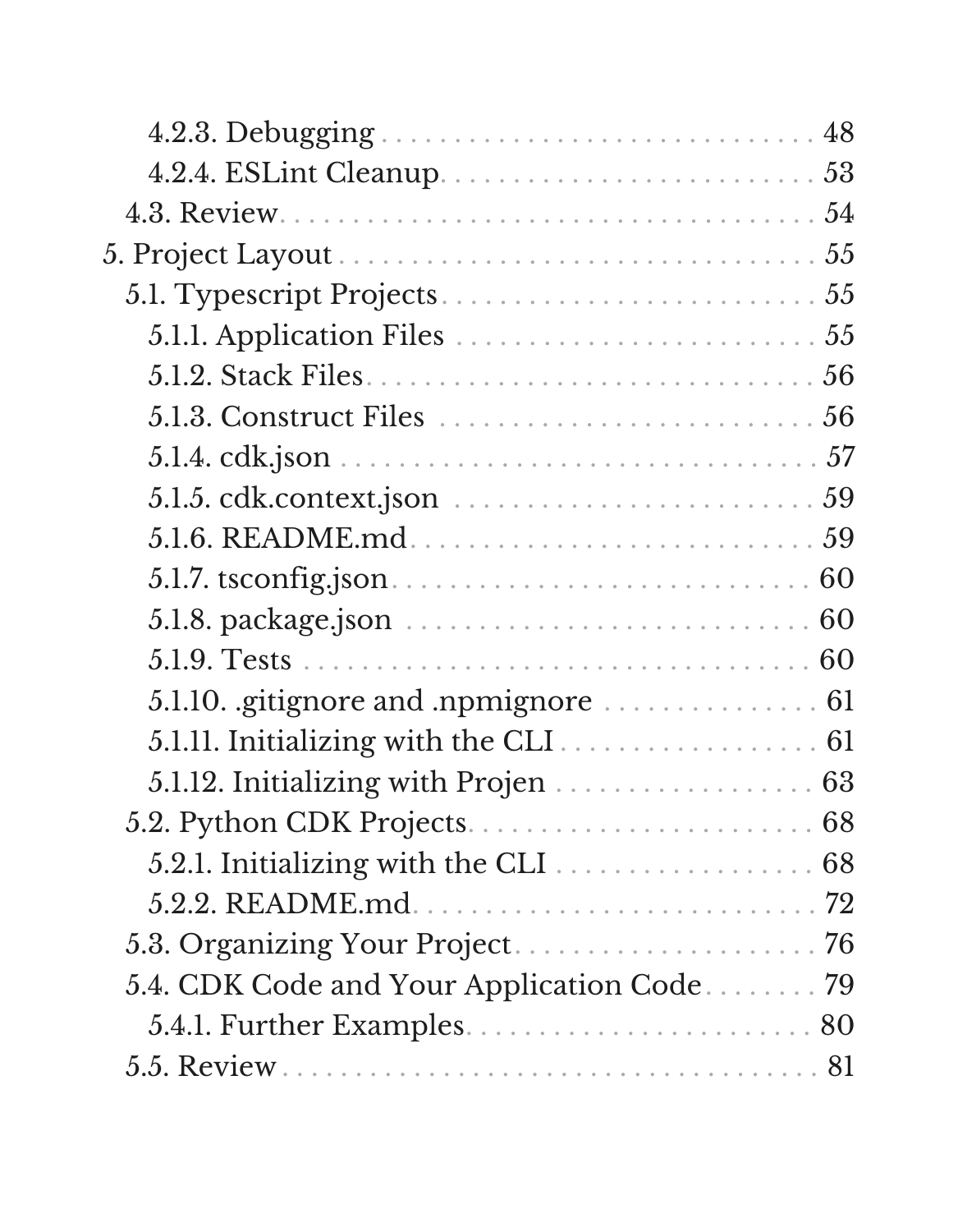| 6. Custom Resources and CFN Providers 82        |
|-------------------------------------------------|
|                                                 |
| 6.1.1. Implementing custom resources using      |
|                                                 |
| 6.1.2. Using the CDK Provider framework  85     |
| 6.1.3. Simple custom resources for AWS API      |
|                                                 |
| 6.2. CloudFormation Resource Types 90           |
| 6.2.1. What is the CloudFormation registry 90   |
| 6.2.2. Brief How-to for CloudFormation CLI 91   |
| 6.2.3. Creating an L1 construct for a custom    |
|                                                 |
| 6.3. Interacting with the APIs during CDK       |
|                                                 |
| 6.3.1. Using a custom resource as a hook during |
|                                                 |
|                                                 |
| 7. Configuration Management  98                 |
|                                                 |
|                                                 |
|                                                 |
|                                                 |
|                                                 |
| 7.3. Application Configuration  115             |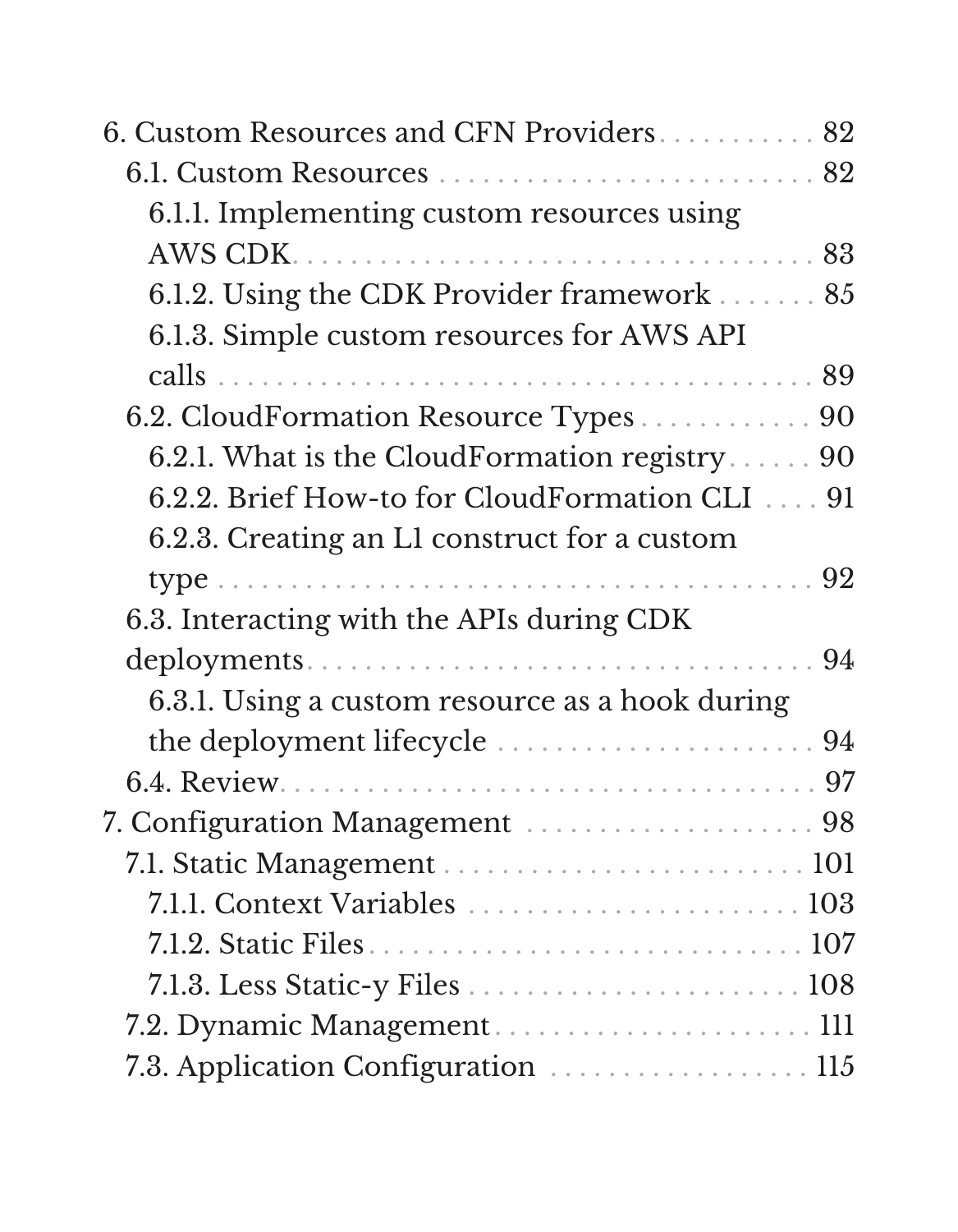| 7.3.1. Systems Manager Parameter Store 115         |
|----------------------------------------------------|
|                                                    |
|                                                    |
|                                                    |
|                                                    |
|                                                    |
| 8.2.1. Legacy and Modern Bootstrap Templates . 123 |
| 8.2.2. Customizing Bootstrap Templates 124         |
| 8.2.3. Customizing the CloudFormation              |
|                                                    |
|                                                    |
| 8.3.1. Docker Image Asset in Action: ECS           |
|                                                    |
|                                                    |
| 8.4.1. S3 Assets in Action: Deploying Lambda       |
|                                                    |
| 8.4.2. S3 Assets in Action: EC2 User Data 136      |
|                                                    |
| 8.5.1. Docker Bundling 139                         |
|                                                    |
|                                                    |
|                                                    |
|                                                    |
|                                                    |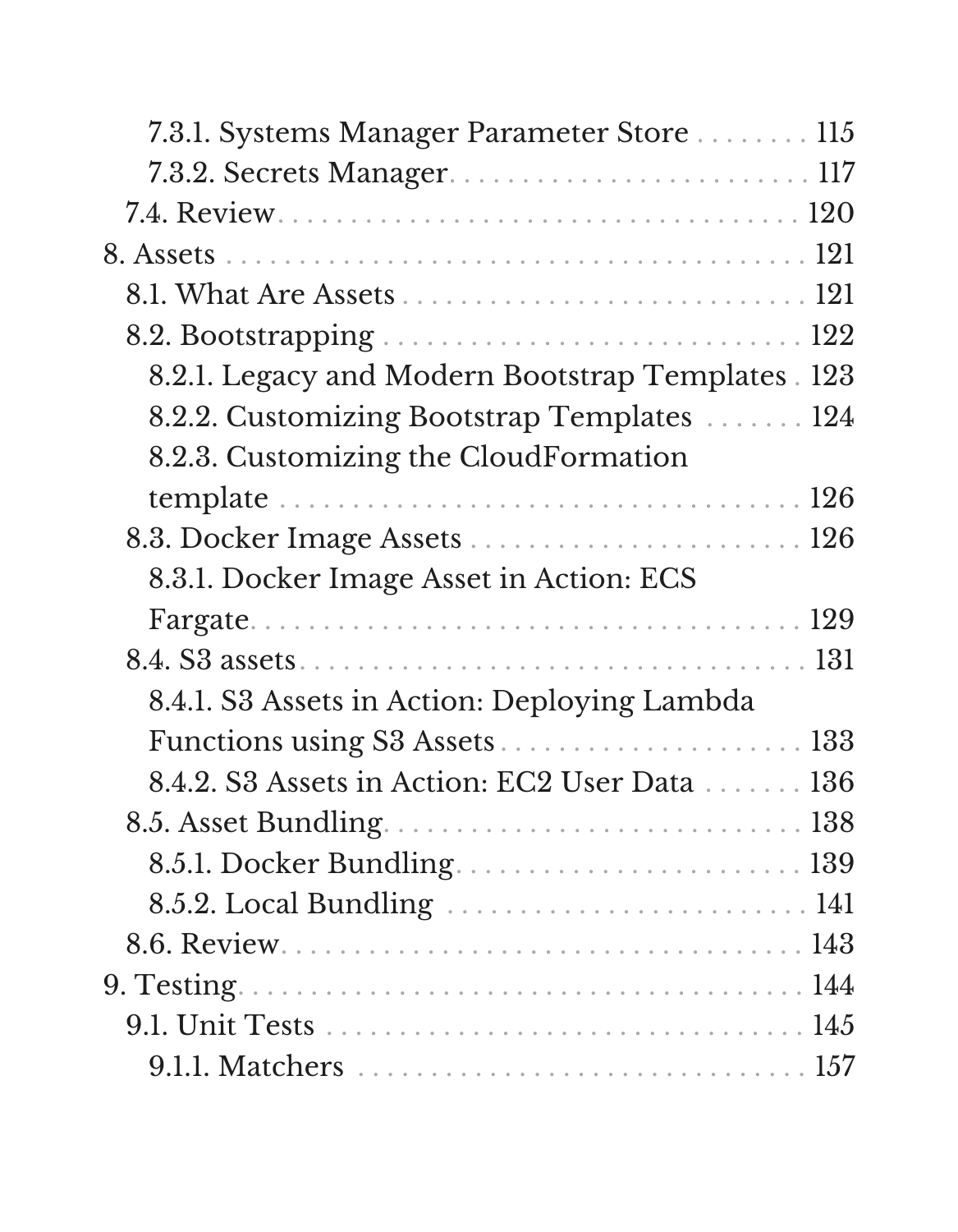| 9.1.3. Refactoring  162                        |  |
|------------------------------------------------|--|
|                                                |  |
|                                                |  |
|                                                |  |
| 9.3.1. Use Case 1 - Static Website 174         |  |
| 9.3.2. Use Case 2 - Lambda-backed API          |  |
|                                                |  |
| 9.3.3. Use Case 3 - A Simple Pub Sub Bus 184   |  |
| 9.3.4. Hotswapping Lambdas 191                 |  |
|                                                |  |
| 9.4.1. A Simple Typescript Example 192         |  |
| 9.4.2. Testing More Complex Lambdas. 194       |  |
|                                                |  |
|                                                |  |
|                                                |  |
| 10. Enterprise Construct Libraries. 206        |  |
| 10.1. How To Explain AWS CDK to Central Infra  |  |
|                                                |  |
| 10.2. How To Drive Adoption From Engineers 207 |  |
| 10.3. Types of Enterprise Construct 209        |  |
| 10.3.1. Internal, Customized Abstractions 209  |  |
| 10.3.2. Core, reusable utilities 216           |  |
| 10.3.3. Base Stack Implementations 216         |  |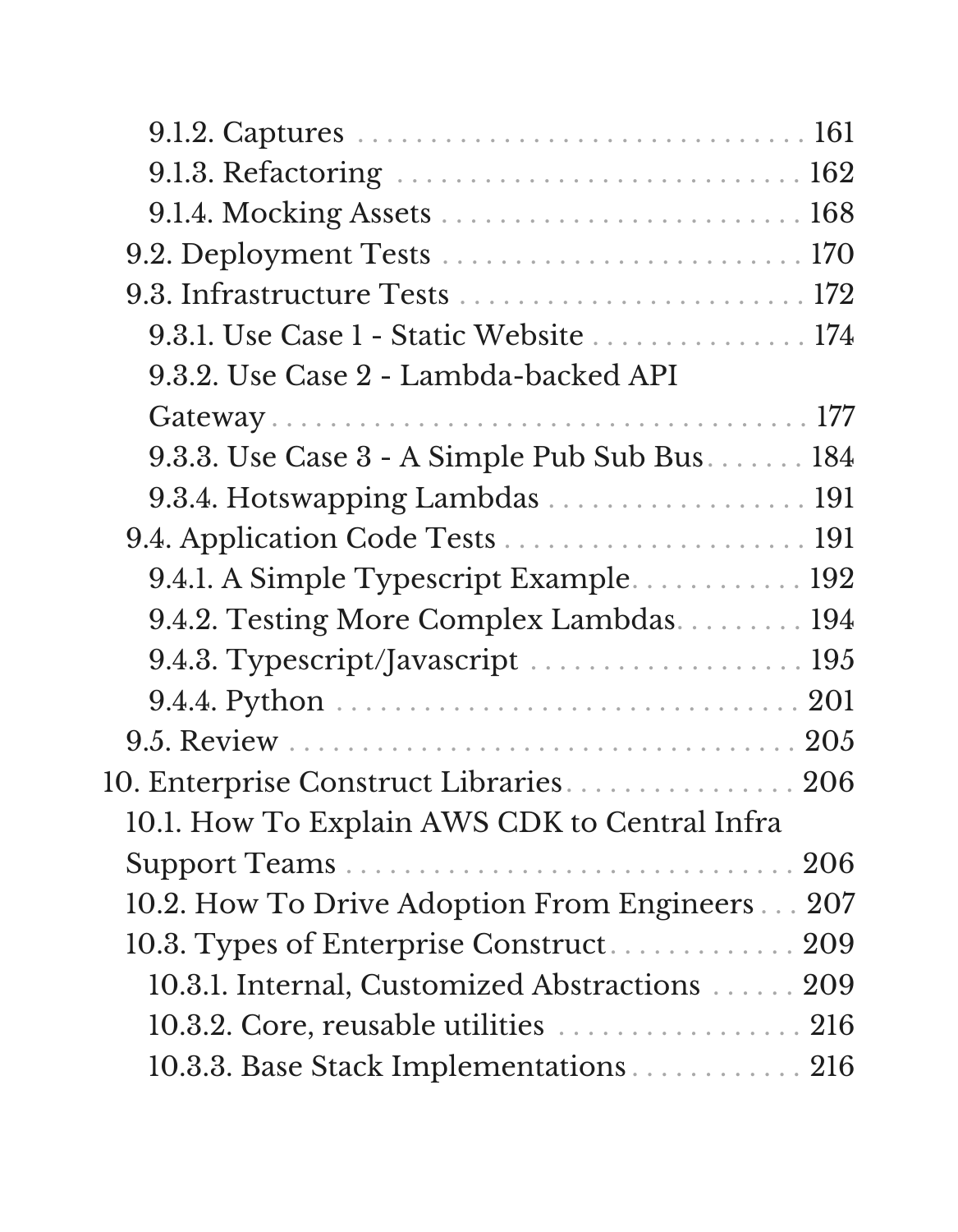| 10.4. Governance and compliance 217            |  |
|------------------------------------------------|--|
|                                                |  |
| 11. Deployment Strategies  222                 |  |
|                                                |  |
| 11.1.1. Trunk-based development  223           |  |
| 11.1.2. Why not one branch per stage? 224      |  |
| 11.2. Environment / Stages / Waves 225         |  |
|                                                |  |
| 11.3. Basic deployment flow  229               |  |
|                                                |  |
| 11.4.1. General implementation 231             |  |
| 11.4.2. Source providers  233                  |  |
|                                                |  |
|                                                |  |
|                                                |  |
| 11.4.6. Deployment of stages and waves 236     |  |
| 11.5. Roll your own pipeline  238              |  |
|                                                |  |
|                                                |  |
| 12. Importing CloudFormation Templates 241     |  |
| 12.1. Extending Existing Templates. 242        |  |
| 12.2. Replacing Existing Templates 243         |  |
|                                                |  |
| 13. Combining AWS CDK With Other Dev Tools 246 |  |